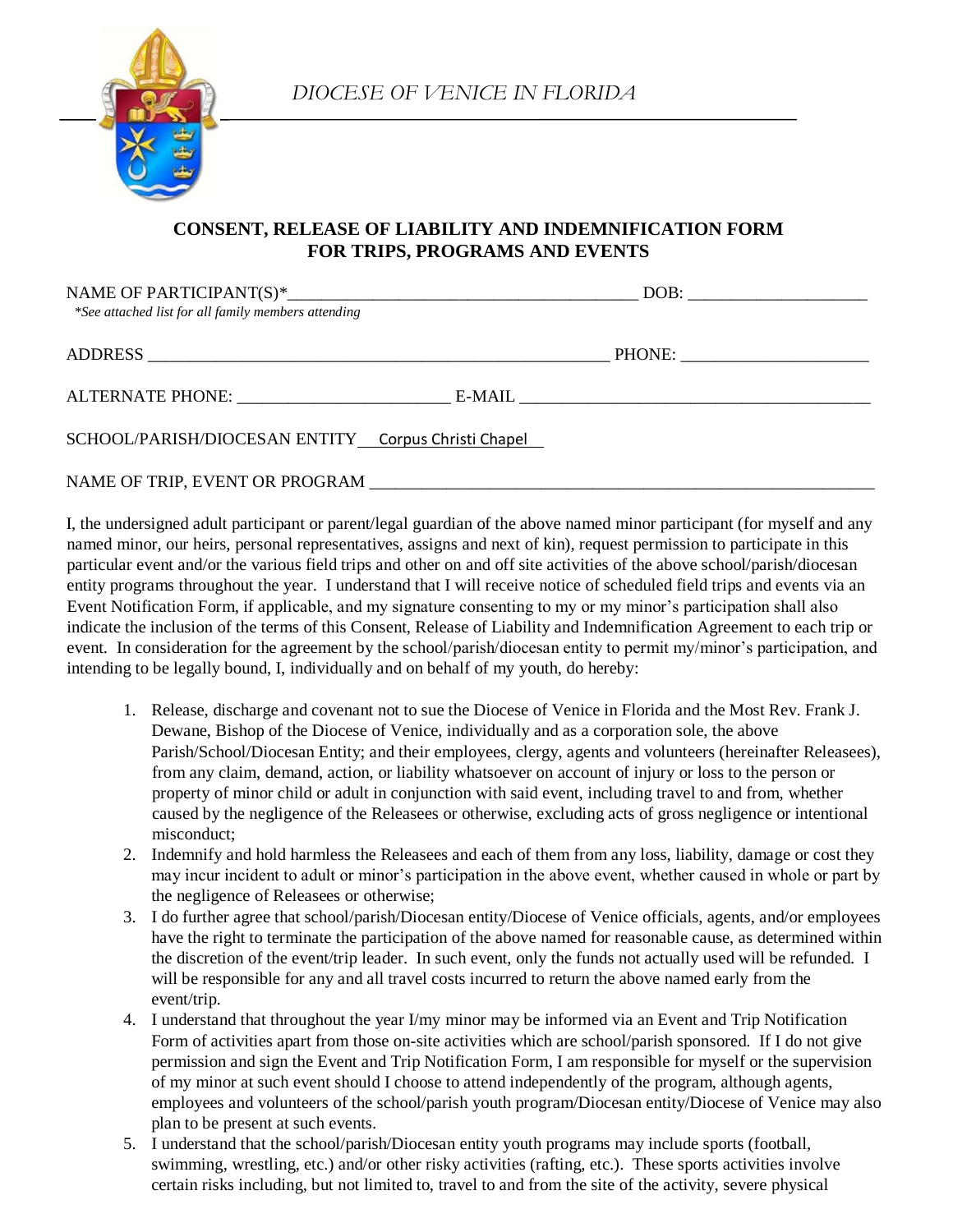contact, and the possible reckless conduct of other participants. These risks also include, but are not limited to, serious

injury, potential for permanent paralysis, or death. The sporting activities may be conducted at sites that are at some distance from available medical assistance, and any equipment provided for protection may be inadequate in preventing serious injury.

- 6. I understand and assume the risks inherent with any extended event, which may involve certain risks beyond the reasonable control of the Parish/school/Diocesan entity and the Diocese of Venice, and their respective representatives, volunteers and agents. Such risks may include but not be limited to accidents, emergencies, exposure to nature and the elements, and/or negligence of the staff of the independent entity at the location of the event (not Parish or School staff). The Parish/school/Diocese or Diocesan entity disclaim any and all responsibility for any such risks by such independent vendors.
- 7. I am also aware that all reasonable care and supervision will be exercised by the Adult Chaperones to provide for the general well-being of my youth. However, I understand that there will be times when my youth is not directly supervised and it is impossible for the Adult Chaperones to supervise my youth every minute of every day while attending this program/event. I acknowledge placing my trust in my youth to adhere to proper standards of conduct and to follow the rules of the Group Leaders and Adult Chaperones, especially when not being directly supervised. I understand and assume the risks described above and those inherent with such a program/event.
- 8. I further represent that the above named is covered by accident and health insurance, and I agree to maintain coverage in full force and effect for the duration of the year. I have completed a Medical Authorization which is on file with the sponsoring school/parish/Diocesan entity in the event emergency medical care is required. I understand that the school/parish/Diocesan entity/Diocese of Venice provides no insurance which will cover my child in conjunction with future trips. I agree to full financial responsibility for any medical treatment provided to him/her.

| *Additional family members participating: |  |
|-------------------------------------------|--|
|                                           |  |
| 2.                                        |  |
| $\begin{tabular}{c} 3. \end{tabular}$     |  |
| 4.                                        |  |
| 5.                                        |  |
| $6.$ $\overline{\phantom{a}}$             |  |
|                                           |  |
|                                           |  |